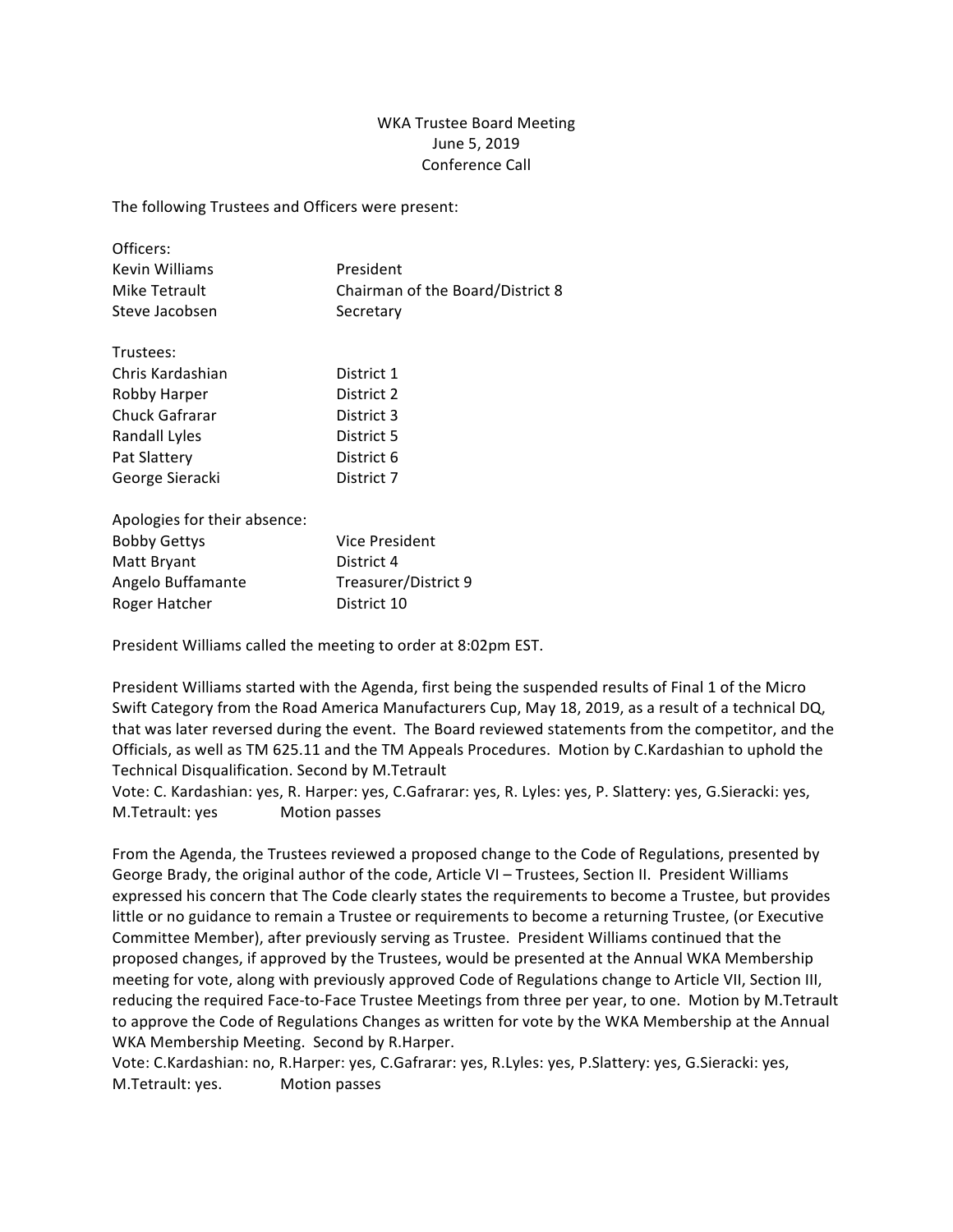WKA Board of Trustee Meeting Conference Call, June 5, 2019 Page 2

President Williams updated the Board on the current state of Karting Insurance. Due to recent changes in the industry, the competitive environment, along with changes in representation, WKA has focused more on the insurance program to ensure its tracks, events, and members are properly serviced. Standard Loss statistics for WKA and the industry were reviewed, which President Williams ensured the Trustees that Management was monitoring the changes in the marketplace.

President Williams asked the Trustees to review the weight minimum for the Cadet Briggs 206 Class in the Bridgestone Manufacturers Cup. Reflecting back to the July Rules Meeting last year, President Williams reminded the Board that the class was introduced, but was still young, and minimum weights would need to be evaluated throughout the year. In those past 11-months, a survey of the class offered by many organizations both in the USA and Canada indicated that the WKA weights were very high for the class. WKA 265-lbs, GoPro Challenge 250-lbs, KRA/Newcastle 250-lbs, ASN Canada 235-lbs. President Williams asked the Board to approve an industry standard weight of 250-lbs, effective immediately. Motion by R.Harper to change the minimum weight for Cadet Briggs 206 Class in the Manufacturers Cup to 250-lbs. Second by C.Gafrarar

Vote: C.Kardashian: yes, R.Harper: yes, C.Gafrarar: yes, R.Lyles: yes, P.Slattery: yes, G.Sieracki: yes, M.Tetrault: yes Motion passes

President Williams stated that Clubs, Tracks, and Retailers asked to further allow more homologations of the Snell K Karting Helmet. Currently, only the Snell rated K-2015 is approved in WKA Karting, however tracks and clubs are seeing previous homologation periods that follow the 10-year Snell regulation that the WKA Tech Manual has for all rated helmets. President Williams stated he polled some karting retailers as well as Snell, who stated that Snell K-rated helmets are still in circulation. President Williams asked the Trustees to expand the homologation dates to include Snell K12010, and 2009, (provided the Snell 2009 manufacturer date was within the 11-year window).

Motion by G.Sieracki, Second by C.Gafrarar to open the legality of the homologation of the Snell K-rated helmets back to 2009, provided the helmet manufacture date is within the last two homologation period years.

Vote: C.Kardashian: yes, R.Harper: yes, C.Gafrarar: yes, R.Lyles: yes, P.Slattery: yes, G.Sieracki: yes, M.Tetrault: yes Motion passes

President Williams reminded the Trustees that the WKA General Membership Meeting will be held, Monday, June 24, at 9am at the WKA Office, and reviewed the procedural plans for the meeting, ensuring the Members had adequate opportunity to contribute. Referring to the April Trustee Meeting Minutes, the Trustees discussed the options for the meeting date/time. The Trustees decided to keep the scheduled meeting as is, Monday, June 24, 9am EST.